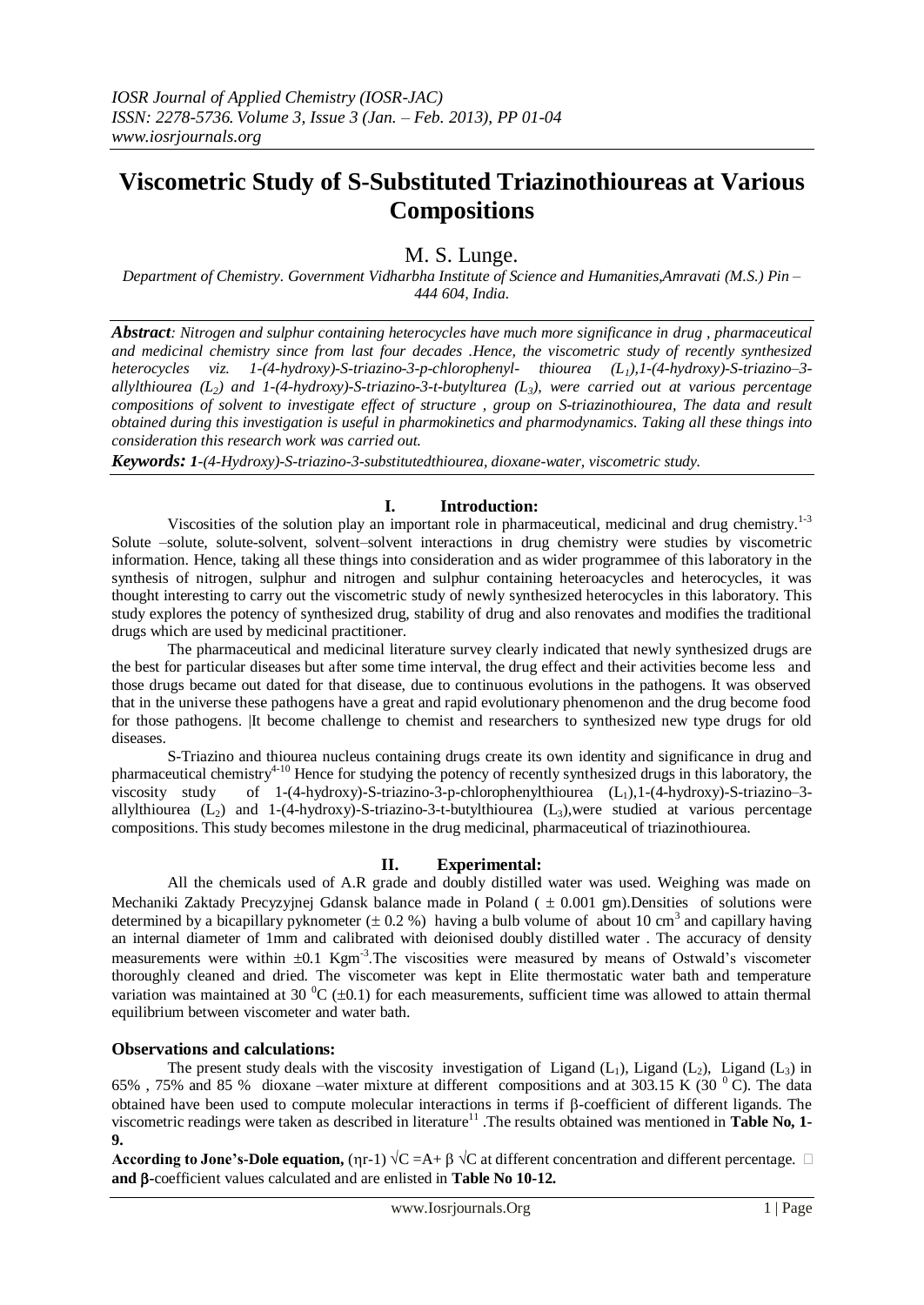## **Determination of Relative and Specific Viscosities at Different Concentrations A] For Ligand L<sup>1</sup>**

| <b>Table No 1:-</b> Dioxane-water (65%) |                |                         |                                          |                                |                                                   |                                   |
|-----------------------------------------|----------------|-------------------------|------------------------------------------|--------------------------------|---------------------------------------------------|-----------------------------------|
| Temp- $(303.15 K)$                      | System $L_1$ , |                         |                                          | Medium: - Dioxane-water        |                                                   |                                   |
| Conc.                                   | $\sqrt{C}$     | Time flow<br>$(\sec)$ t | 9<br>Density<br>$\times$ 10 <sup>3</sup> | $\eta$ r Relative<br>viscosity | $\eta_{sp} = \eta r - 1$<br>specific<br>Viscosity | $\eta_{\rm r}$ -1/ $\sqrt{\rm C}$ |
| 0.1                                     | 0.31633        | 376                     | 1.0243                                   | 1.5535                         | 0.5532                                            | 1.74848                           |
| 0.075                                   | 0.27394        | 364                     | 1.0241                                   | 1.4991                         | 0.4990                                            | 1.81997                           |
| 0.056                                   | 0.23673        | 349                     | 1.0237                                   | 1.4408                         | 0.4408                                            | 1.86024                           |
| 0.042                                   | 0.20502        | 340                     | 1.0234                                   | 1.3993                         | 0.3992                                            | 1.94504                           |

# **Table No2:-** Dioxane-water (75%)

| Temp-(303.15 K) | System $L_1$ , |                      |                               | Medium: - Dioxane-water        |                                       |                                   |
|-----------------|----------------|----------------------|-------------------------------|--------------------------------|---------------------------------------|-----------------------------------|
| Conc.           | $\sqrt{C}$     | Time flow<br>(sec) t | 9<br>Density<br>$\times 10^3$ | $\eta_r$ Relative<br>viscosity | $η$ sp= ηr-1<br>specific<br>Viscosity | $\eta_{\rm r}$ -1/ $\sqrt{\rm C}$ |
| 0.1             | 0.31630        | 401                  | 1.0294                        | 1.4184                         | 0.4184                                | 1.32126                           |
| 0.075           | 0.27393        | 392                  | 1.0287                        | 1.3796                         | 0.3796                                | 1.38397                           |
| 0.056           | 0.23671        | 379                  | 1.0278                        | 1.3343                         | 0.3344                                | 1.41020                           |
| 0.042           | 0.20501        | 369                  | 1.0263                        | 1.2974                         | 0.2973                                | 1.44781                           |

**Table No3:-** Dioxane-water (85%)

| Temp-(303.15 K) | System $L_1$ , |                      |                                          | Medium: - Dioxane-water        |                                                |                           |
|-----------------|----------------|----------------------|------------------------------------------|--------------------------------|------------------------------------------------|---------------------------|
| Conc.           | $\sqrt{C}$     | Time flow<br>(sec) t | 9<br>Density<br>$\times$ 10 <sup>3</sup> | $\eta_r$ Relative<br>viscosity | $\eta$ sp= $\eta$ r-1<br>specific<br>Viscosity | $\eta_{r}$ -1/ $\sqrt{C}$ |
| $0.1\,$         | 0.31630        | 419                  | 1.0320                                   | 1.3809                         | 0.3809                                         | 1.20267                   |
| 0.075           | 0.27393        | 408                  | 1.0299                                   | 1.3418                         | 0.3418                                         | 1.24591                   |
| 0.056           | 0.23671        | 398                  | 1.0287                                   | 1.3059                         | 0.3059                                         | 1.29019                   |
| 0.042           | 0.20502        | 390                  | 1.0271                                   | 1.2796                         | 0.2796                                         | 1.36144                   |

## **B] For Ligand L<sup>2</sup>**

# **Table No 4:-** Dioxane-water (65%)

| Temp-(303.15 K) | System $L_2$ , |                         |                               | Medium: - Dioxane-water        |                                                |                                   |
|-----------------|----------------|-------------------------|-------------------------------|--------------------------------|------------------------------------------------|-----------------------------------|
| Conc.           | $\sqrt{C}$     | Time flow<br>$(\sec)$ t | Density<br>9<br>$\times 10^3$ | $\eta_r$ Relative<br>viscosity | $\eta$ sp= $\eta$ r-1<br>specific<br>Viscosity | $\eta_{\rm r}$ -1/ $\sqrt{\rm C}$ |
| 0.1             | 0.31630        | 398                     | 1.03398                       | 1.6614                         | 0.6614                                         | 2.08939                           |
| 0.075           | 0.27393        | 381                     | 1.02951                       | 1.5824                         | 0.5824                                         | 2.12450                           |
| 0.056           | 0.23671        | 377                     | 1.02617                       | 1.5223                         | 0.5223                                         | 2.20423                           |
| 0.042           | 0.20501        | 354                     | 1.02187                       | 1.4700                         | 0.4700                                         | 2.29002                           |

| Temp- $(303.15 K)$ | System $L_2$ , |                      |                               | Medium: - Dioxane-water              |                                                |                                   |
|--------------------|----------------|----------------------|-------------------------------|--------------------------------------|------------------------------------------------|-----------------------------------|
| Conc.              | $\sqrt{C}$     | Time flow<br>(sec) t | 9<br>Density<br>$\times 10^3$ | $\eta_{\rm r}$ Relative<br>viscosity | $\eta$ sp= $\eta$ r-1<br>specific<br>Viscosity | $\eta_{\rm r}$ -1/ $\sqrt{\rm C}$ |
| 0.1                | 0.31630        | 431                  | 1.03506                       | 1.5321                               | 0.5321                                         | 1.68049                           |
| 0.075              | 0.27393        | 413                  | 1.03108                       | 1.4624                               | 0.4624                                         | 1.68593                           |
| 0.056              | 0.23671        | 402                  | 1.02597                       | 1.4190                               | 0.4190                                         | 1.76771                           |
| 0.042              | 0.20502        | 396                  | 1.02079                       | 1.3884                               | 0.3884                                         | 1.89234                           |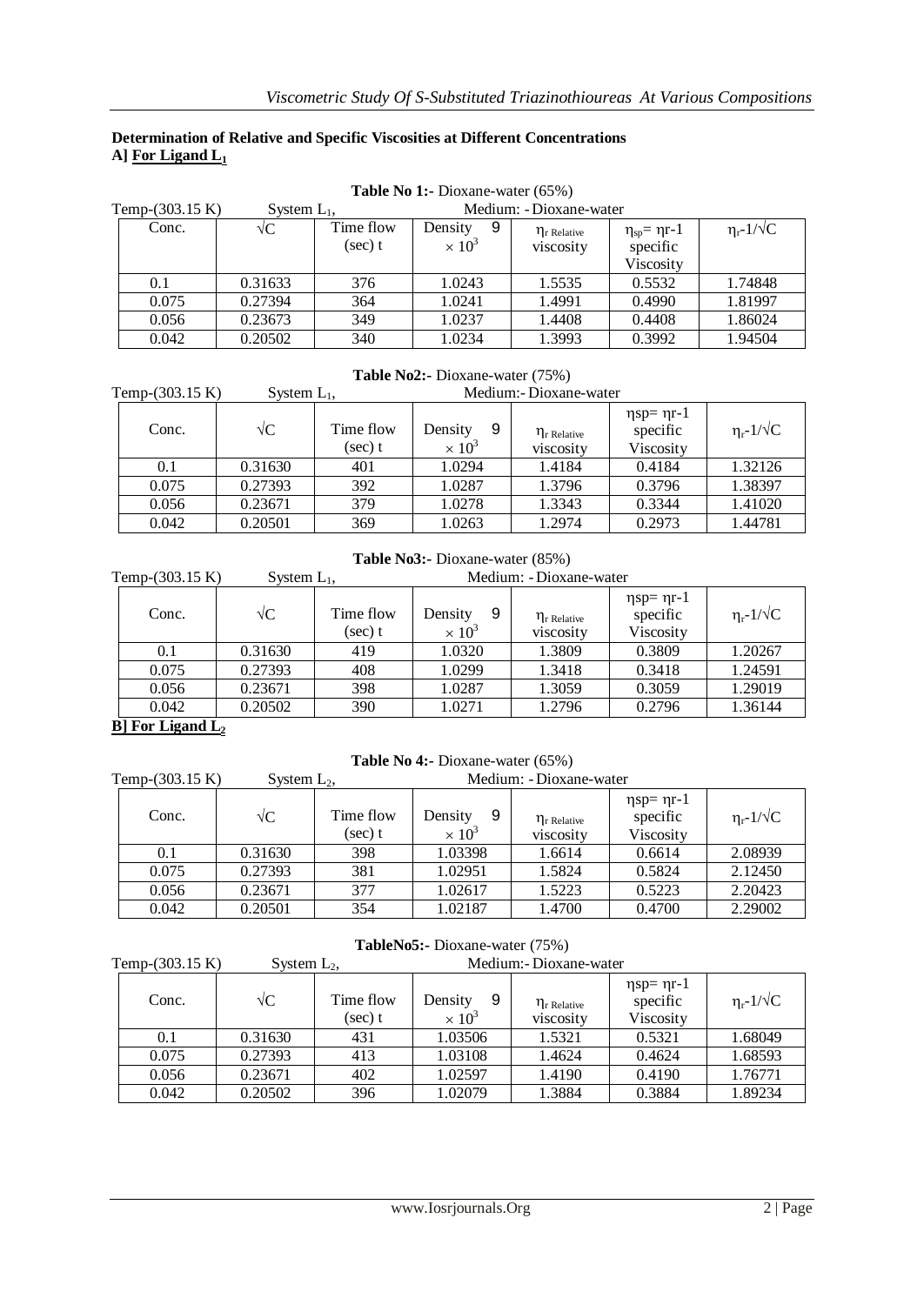| Temp-(303.15 K)<br>System $L_2$ , |            |                            | Medium: - Dioxane-water       |                                         |                                                   |                                   |
|-----------------------------------|------------|----------------------------|-------------------------------|-----------------------------------------|---------------------------------------------------|-----------------------------------|
| Conc.                             | $\sqrt{C}$ | Time<br>flow<br>$(\sec)$ t | 9<br>Density<br>$\times 10^3$ | $\eta_{\rm r}$<br>Relative<br>viscosity | $\eta$ r-1<br>$\eta$ sp=<br>specific<br>Viscosity | $\eta_{\rm r}$ -1/ $\sqrt{\rm C}$ |
| 0.1                               | 0.31630    | 423                        | 1.0362                        | 1.4074                                  | 0.4074                                            | 1.28617                           |
| 0.075                             | 0.27393    | 420                        | 1.0320                        | 1.3840                                  | 0.3841                                            | 1.31004                           |
| 0.056                             | 0.23671    | 413                        | 1.0268                        | 1.3603                                  | 0.3603                                            | 1.52092                           |
| 0.042                             | 0.20500    | 403                        | 1.0232                        | 1.3241                                  | 0.3241                                            | 1.57810                           |
| C112T1                            |            |                            |                               |                                         |                                                   |                                   |

# **Table No 6:-** Dioxane-water (85%)

**C] For Ligand L<sup>3</sup>**

| TableNo7:-Dioxane-water (65%) |                |                      |                               |                                |                                                |                                   |
|-------------------------------|----------------|----------------------|-------------------------------|--------------------------------|------------------------------------------------|-----------------------------------|
| Temp-(303.15 K)               | System $L_3$ , |                      |                               | Medium: - Dioxane-water        |                                                |                                   |
| Conc.                         | $\sqrt{C}$     | Time flow<br>(sec) t | Density<br>9<br>$\times 10^3$ | $\eta_r$ Relative<br>viscosity | $\eta$ sp= $\eta$ r-1<br>specific<br>Viscosity | $\eta_{\rm r}$ -1/ $\sqrt{\rm C}$ |
| 0.1                           | 0.31630        | 479                  | 1.03607                       | 2.0087                         | 1.00817                                        | 3.18764                           |
| 0.075                         | 0.27393        | 478                  | 1.03308                       | 1.99790                        | 0.99790                                        | 3.64363                           |
| 0.056                         | 0.23671        | 454                  | 1.02907                       | 1.88428                        | 0.88427                                        | 3.73650                           |
| 0.042                         | 0.20500        | 437                  | 1.02409                       | 1.80279                        | 0.80279                                        | 3.91694                           |

| Temp-(303.15 K)<br>System $L_3$ |            |                         | Medium: - Dioxane-water       |                                |                                                |                                   |
|---------------------------------|------------|-------------------------|-------------------------------|--------------------------------|------------------------------------------------|-----------------------------------|
| Conc.                           | $\sqrt{C}$ | Time flow<br>$(\sec)$ t | 9<br>Density<br>$\times 10^3$ | $\eta_r$ Relative<br>viscosity | $\eta$ sp= $\eta$ r-1<br>specific<br>Viscosity | $\eta_{\rm r}$ -1/ $\sqrt{\rm C}$ |
| 0.1                             | 0.31630    | 488.11                  | 1.03879                       | 1.76446                        | 0.76447                                        | 2.41732                           |
| 0.075                           | 0.27393    | 470.24                  | 1.03347                       | 1.69118                        | 0.69118                                        | 2.52367                           |
| 0.056                           | 0.23671    | 451.58                  | 1.02907                       | 1.61706                        | 0.61708                                        | 2.60738                           |
| 0.042                           | 0.20500    | 443.37                  | 1.02578                       | 1.58232                        | 0.58232                                        | 2.84262                           |

#### **TableNo9:-**Dioxane-water (85%) Temp-(303.15 K) System L3 Medium:- Dioxane-wat**er**

| Conc. | $\sqrt{C}$ | Time flow<br>(sec) t | 9<br>Density<br>$\times 10^3$ | $\eta_r$ Relative<br>viscosity | $\eta$ sp= $\eta$ r-1<br>specific<br>Viscosity | $\eta_{\rm r}$ -1/ $\sqrt{\rm C}$ |
|-------|------------|----------------------|-------------------------------|--------------------------------|------------------------------------------------|-----------------------------------|
| 0.1   | 0.31630    | 504                  | 1.0402                        | 1.67587                        | 0.67586                                        | 2.13714                           |
| 0.075 | 0.27393    | 486                  | 1.0364                        | 1.60972                        | 0.60972                                        | 2.22620                           |
| 0.056 | 0.23671    | 474                  | 1.0320                        | 1.56397                        | 0.56397                                        | 2.38297                           |
| 0.042 | 0.20500    | 459                  | 1.0281                        | 1.50989                        | 0.50989                                        | 2.48774                           |

**α- Coefficient value according to Jone's –Dole Equation at different concentrations and different percentage**

# **Table No 10:-For Ligand L<sup>1</sup>**

| Temp- $(303.15 K)$ | System $L_1$ ,  |                       |               |
|--------------------|-----------------|-----------------------|---------------|
|                    | % Dioxane-Water | $\alpha$ -coefficient | B-coefficient |
|                    |                 | 1.35984               | $-1.8756$     |
|                    |                 | 1.09343               | $-1.1537$     |
|                    |                 | 0.95267               | $-1.2506$     |

# **Table No 11:-For Ligand L<sup>2</sup>**

Temp-(303.15 K) System  $L_2$ ,

| % Dioxane-Water | $\alpha$ - coefficient | B-coefficient |
|-----------------|------------------------|---------------|
|                 | .8073                  | $-1.4287$     |
|                 | 0.98288                | $-3.0008$     |
| 85              | 0.95480                | 2.8757        |